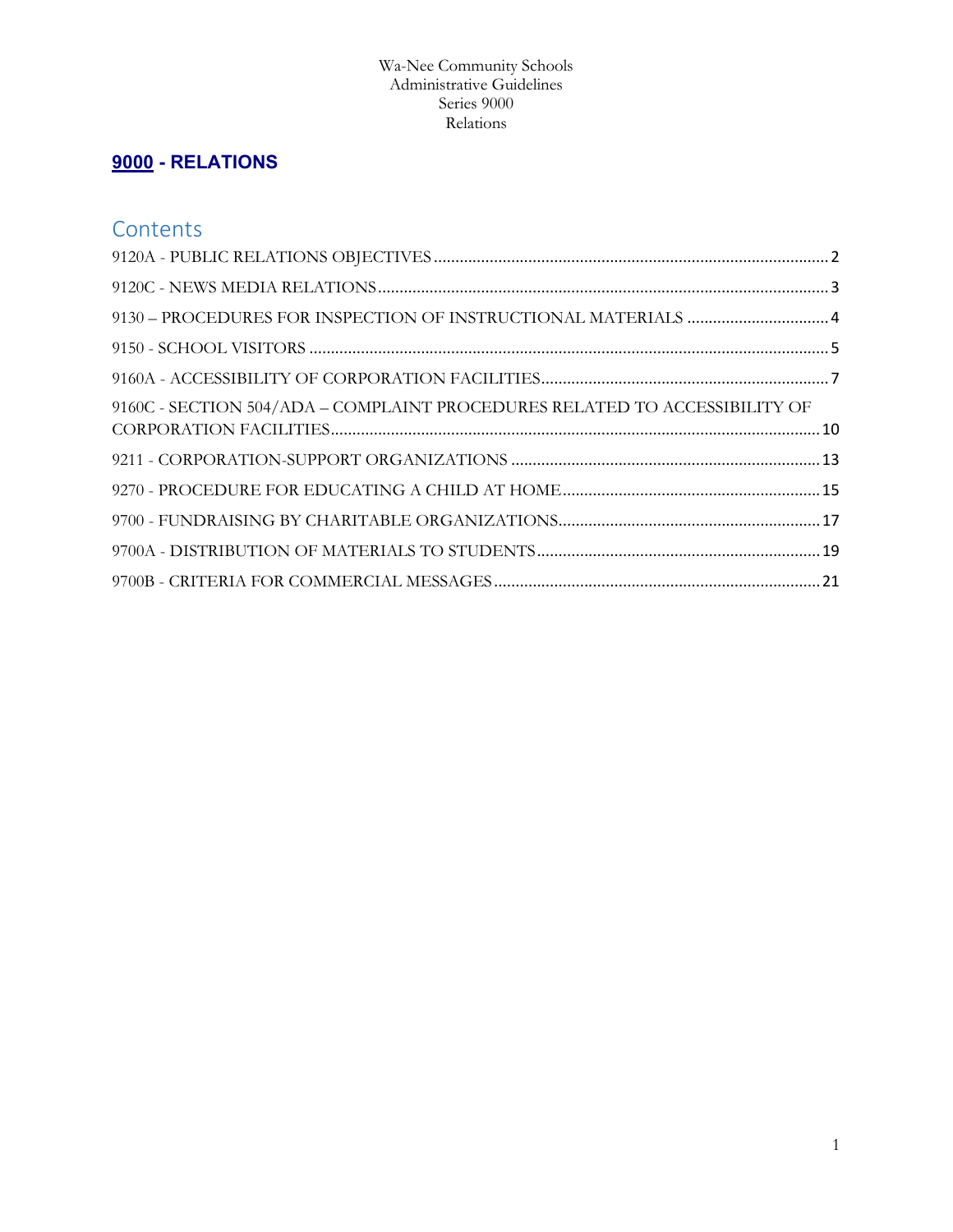# Wa-Nee Community Schools Administrative Guidelines Series 9000 Relations 9120A - PUBLIC RELATIONS OBJECTIVES

<span id="page-1-0"></span>The purpose of the school-community relations program is to establish and maintain in the public mind both respect for the school system and confidence that it is providing the best possible education for the Corporation's students in terms of intellectual, emotional, moral, social, and physical development.

To this end, parents and other Corporation residents are to be kept informed regarding Federal/State regulations and Corporation policies and guidelines.

The Superintendent shall be responsible for the Corporation's public relations program.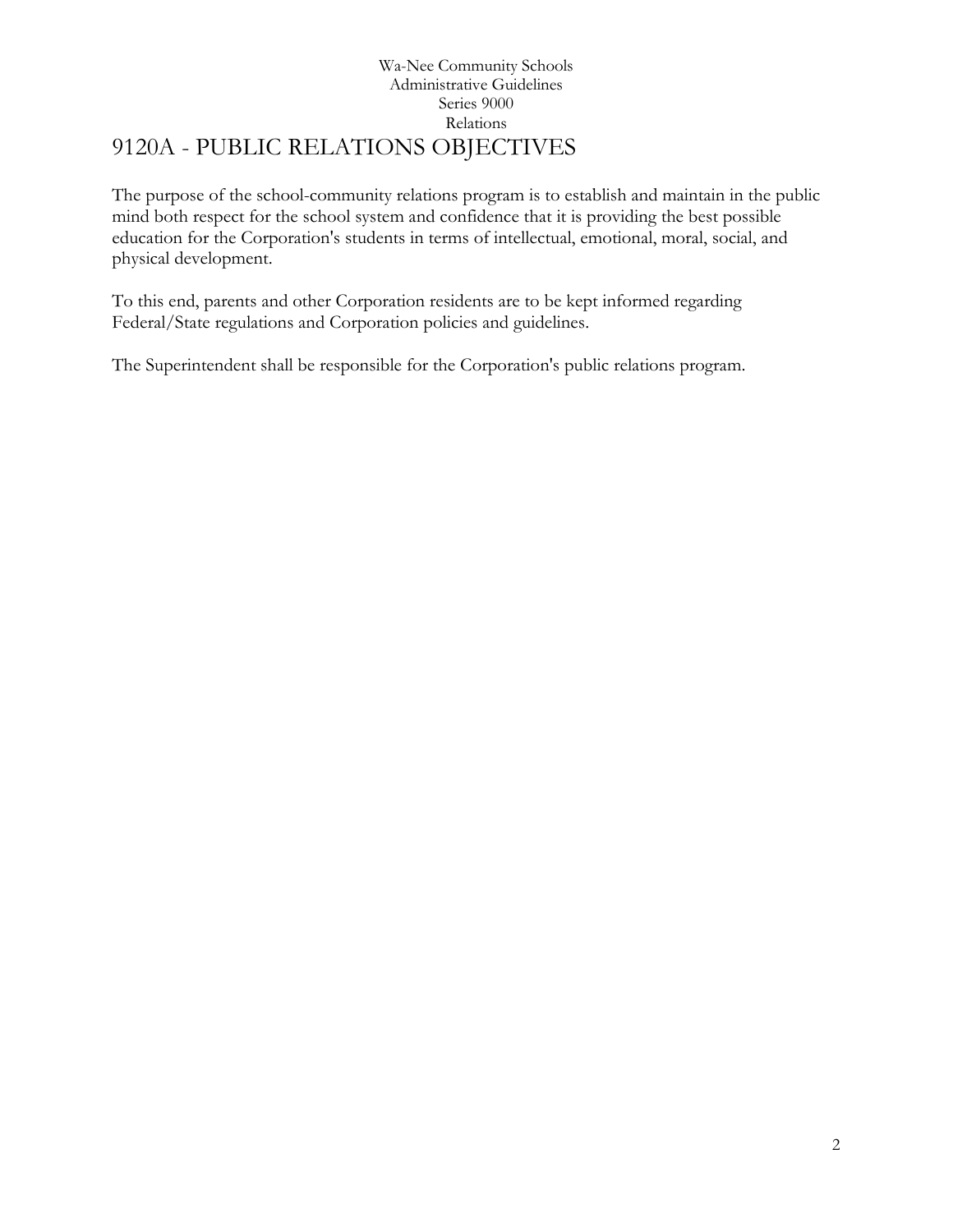### Wa-Nee Community Schools Administrative Guidelines Series 9000 Relations 9120C - NEWS MEDIA RELATIONS

<span id="page-2-0"></span>The Superintendent will function as the Corporation's communication representative with the news media and the principal will serve that function at the school level. In order to maintain a progressive and coordinated program of public relations for the Corporation.

The Corporation and each school's communications representative shall:

- A. be readily available to media representatives;
- B. provide media representatives upon their request with all facts that give a true picture to the best of his/her knowledge requesting, at the same time, that they not publish or broadcast any facts which are injurious to Corporation personnel or students, or which would serve no constructive purpose;
- C. keep media representatives fully informed with regard to the school system in all aspects, activities, and changes, so that any reporting will be done on the basis of a complete and valid overview;
- D. submit, suggest, or request feature stories or articles to media representatives which are of interest or importance;
- E. provide an agenda and other "background" material to media representatives who attend meetings of the Board;
- F. meet periodically with representatives of the news media to discuss Corporation progress and problems and/or review general media impressions of the School Corporation;
- G. assist various school-related groups in their relations with the news media;
- H. protect school personnel from any unnecessary demands on their time by news media representatives.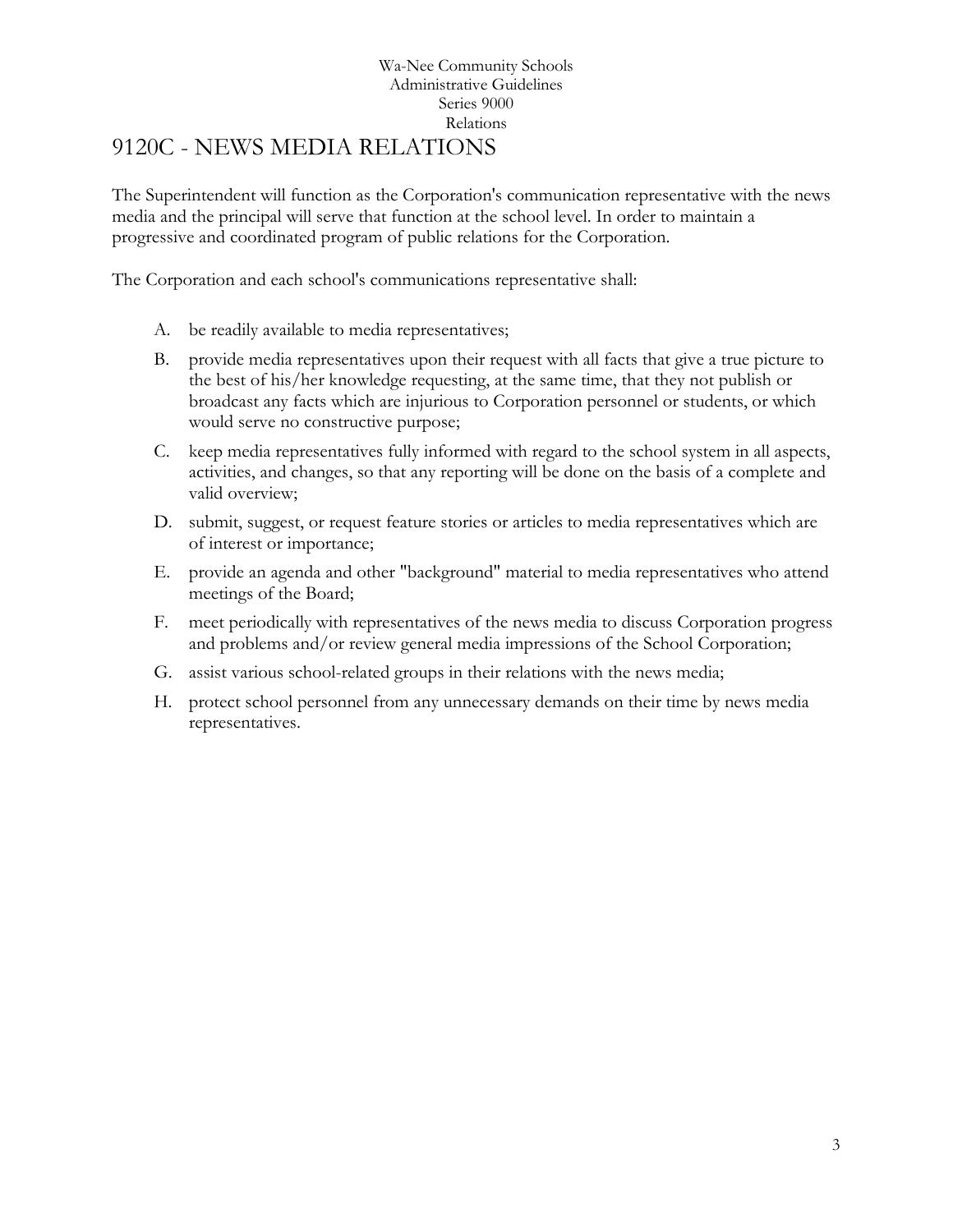# <span id="page-3-0"></span>Wa-Nee Community Schools Administrative Guidelines Series 9000 Relations 9130 – PROCEDURES FOR INSPECTION OF INSTRUCTIONAL **MATERIALS**

The following procedures should be used when a member of the public makes a request to inspect instructional materials.

[Form 9130 F3](https://files.neola.com/hillman-mi/search/forms/fm9130F3.pdf) should be completed and submitted to the building principal. Upon receipt of [Form](https://files.neola.com/hillman-mi/search/forms/fm9130F3.pdf)  [9130 F3,](https://files.neola.com/hillman-mi/search/forms/fm9130F3.pdf) the building principal will contact the person making the request within ten (10) business days to schedule an appointment for the person to come to the District to review and inspect the material indicated on [Form 9130 F3.](https://files.neola.com/hillman-mi/search/forms/fm9130F3.pdf)

If, upon inspection and review, the person would like to file a complaint about the instructional materials, the person shall follow the complaint procedures outlined in Policy [9130](https://files.neola.com/hillman-mi/search/policies/po9130.htm) and AG [9130.](https://files.neola.com/hillman-mi/search/ag/ag9130.htm)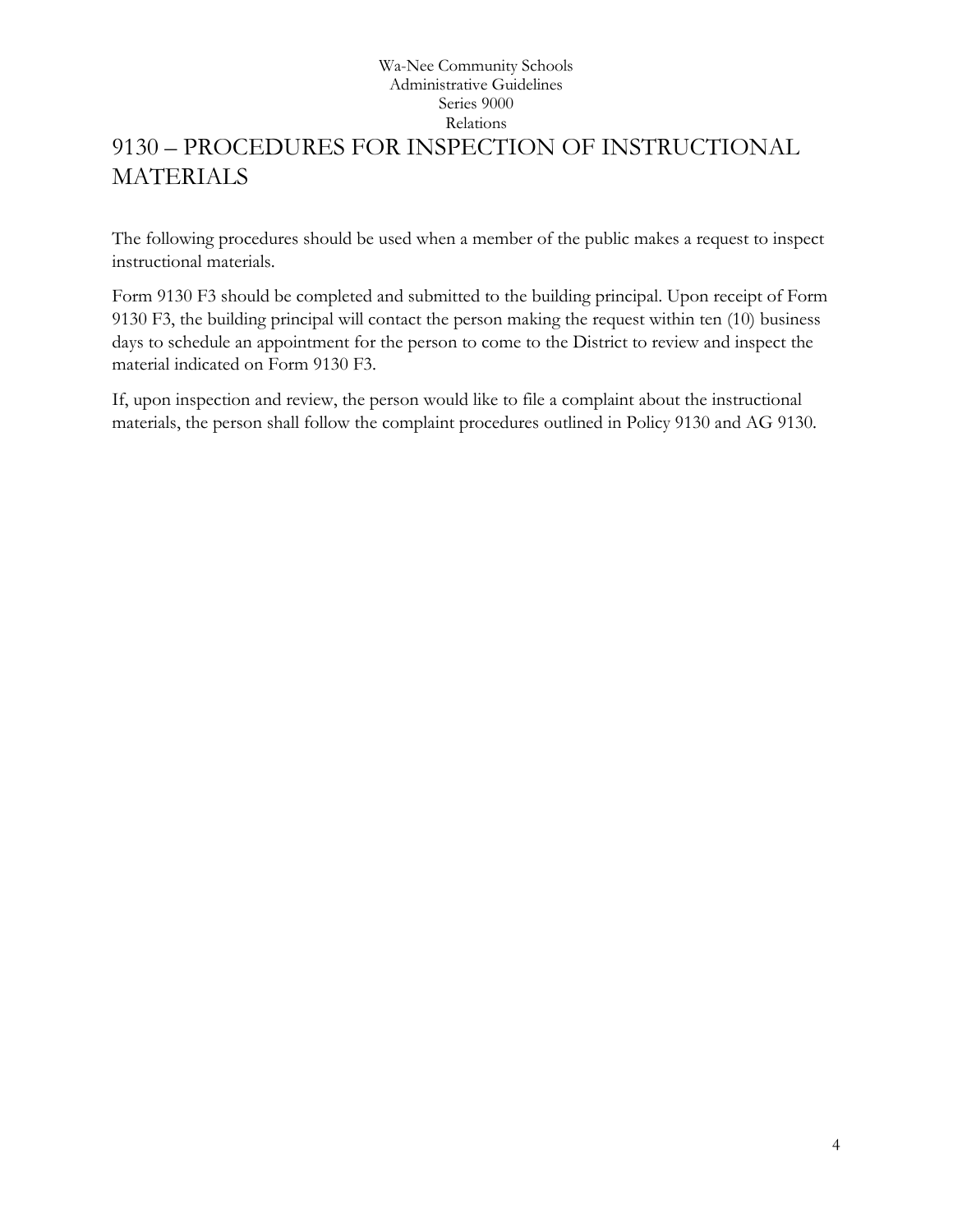# <span id="page-4-0"></span>[9150](http://www.neola.com/wanee-in/search/policies/po9150.htm) - SCHOOL VISITORS

In order to protect the educational program of the schools from undue disturbance, each principal shall establish rules and procedures for visitors which shall include the following:

- A. Persons wishing to visit one or more schools are to make arrangements through the school office of each school to be visited.
- B. Every visitor to a school must register at the school office. Sign-in lists showing name, time, person visiting, and time departing shall be maintained by the office. Any person who does not register with the school office is on school property illegally and should be asked to identify himself/herself properly or to leave the school grounds. If the visitor refuses to leave the school grounds or creates any disturbance, the building principal should request aid from the local law enforcement agency.
- C. No visitor may see a student in school unless it is with the specific approval of the principal. If an emergency situation requires that a student be called to the office to meet with a visitor, a member of the administrative staff must be present during the conference. A student is never to be permitted to leave the school with anyone who is not clearly identified as his/her parent or an appropriately authorized person.
- D. Students may not bring guests to school unless permission to do so has been granted by the principal.
- E. Parents, other than those who have been asked by a teacher to be in the classroom, who wish to observe learning activities taking place in their child's classroom are to confer with the principal

It is important that each parent understands that because classroom visitations can be distractive to the students, the following guidelines have been established:

- 1. Visitations are discouraged during examinations and independent study periods.
- 2. A visitation should be no longer than thirty (30) minutes or one (1) class period.
- 3. The number of visitors at any one (1) time should not exceed two (2) parents.
- 4. Parents are to be silent observers and are not to create any type of disturbance or disruption to the learning process.
- 5. Copies of instructional materials being used by the students or teacher may not always be immediately available during the visitation.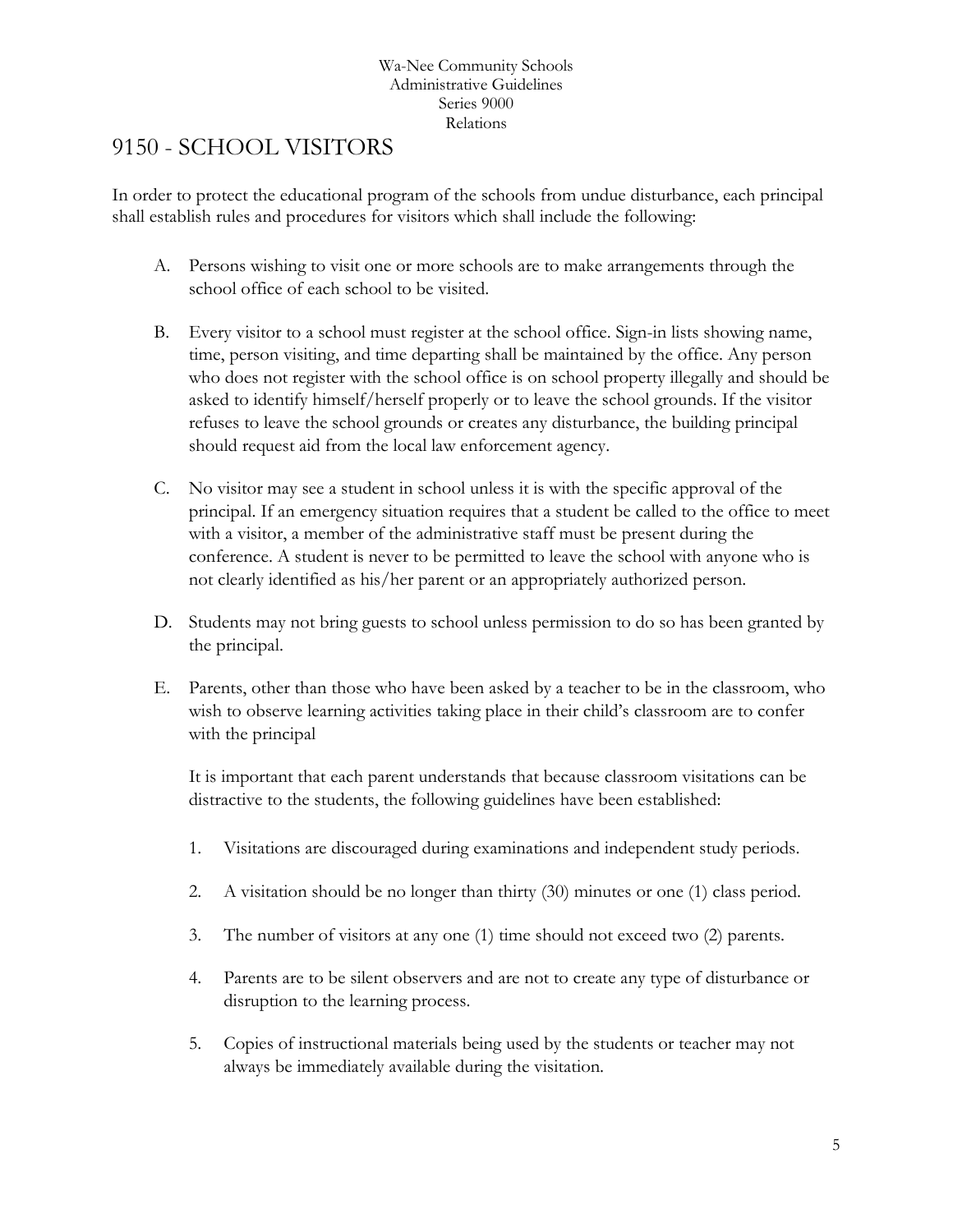- 6. Any comments made by individual students are to be maintained in confidence by the visitor to the activity.
- 7. Use of audio or visual equipment to record classroom activities must be approved by the principal and the teacher. No visitor shall be allowed to videotape students in the classroom as it violates the privacy rights of students unrelated to the visitor. Recording of other school activities will be in accordance with AG **[9160](http://www.neola.com/wanee-in/search/ag/ag9160.htm)** - Attendance at Public Events.
- 8. If the nature and instructional purpose of any activity calls for students to be segregated by gender, only visitors of the appropriate gender may observe those groups.
- 9. If a parent or other visitor wishes to tape record a conversation with a teacher or the principal, s/he should request permission from the teacher or principal. If the teacher or principal wishes to record a conversation with a parent or other visitor, s/he is to inform that person that the conversation is being recorded before the conversation begins.
- 10. Any comments or concerns are to be discussed with the teacher before or after the school day when students are not present.

Visitors are to be encouraged to meet with the principal and teacher during noninstructional hours to discuss the observation and to obtain answers to their questions. If a parent has a concern about what may be transpiring in his/her child's classroom, s/he should follow the Board's Policy **[9130](http://www.neola.com/wanee-in/search/policies/po9130.htm)** which states that the parent is to address the matter first with the teacher and, if not rectified, to then meet with the principal.

F. No staff member is to transact business with a visitor who has not duly registered at the school office and received authorization to be present for the purpose of conducting business.

If a disabled person should visit a school and request accommodation and s/he has not submitted the Request for Accommodation [\(Form 9160A F1\)](http://www.neola.com/wanee-in/search/forms/fm9160AF1.pdf), in advance, the principal should ask the person to allow the school adequate time to arrange for the accommodation, providing such accommodation meets the requirements of ADA.

Each principal shall post in a conspicuous place at each entrance, the rules and procedures to be followed by visitors.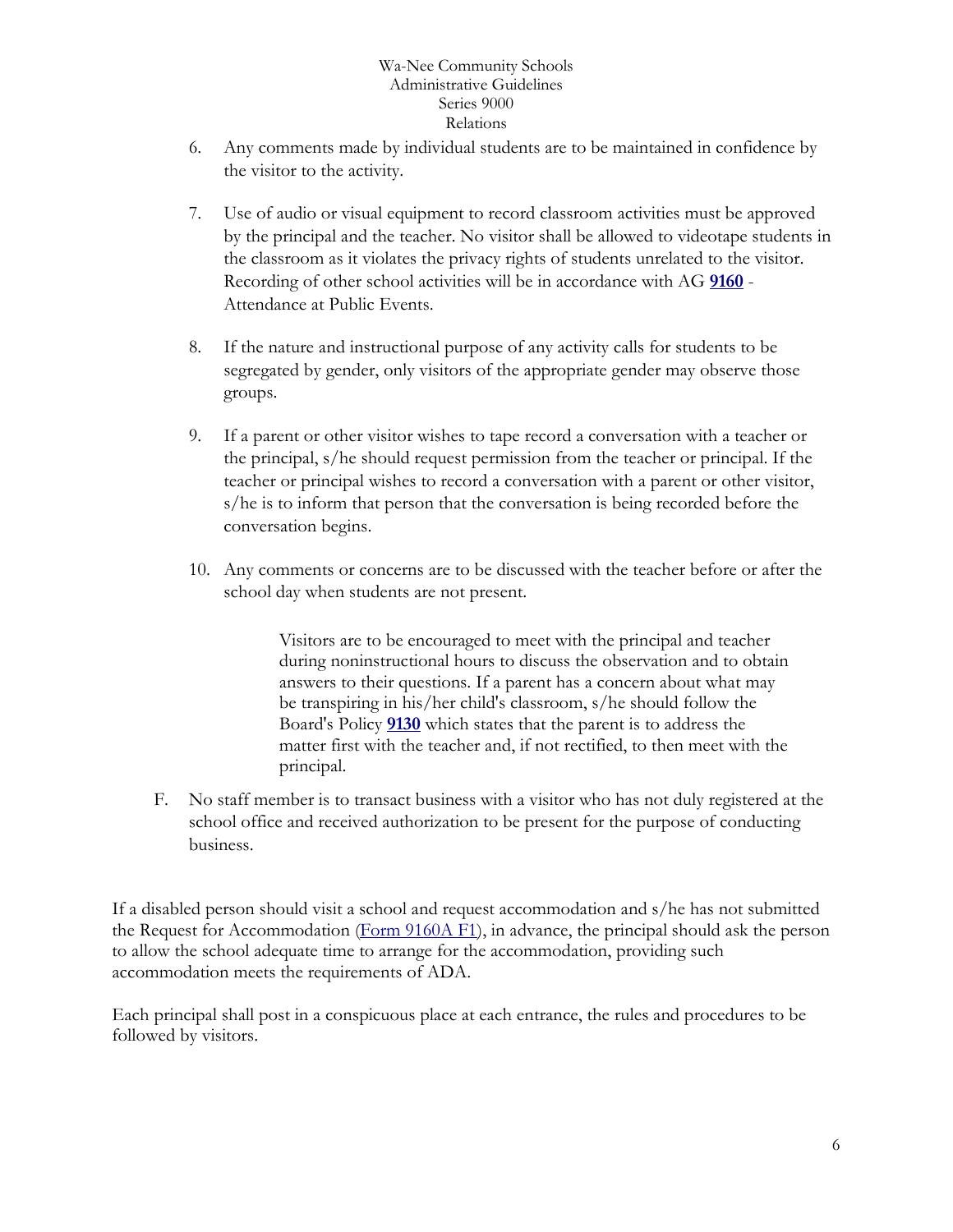## Wa-Nee Community Schools Administrative Guidelines Series 9000 Relations 9160A - ACCESSIBILITY OF CORPORATION FACILITIES

<span id="page-6-0"></span>Building Section 504/ADA Compliance Officer(s) ("Building Compliance Officer"), along with the Corporation Section 504/ADA Compliance Officer(s) ("Corporation Compliance Officer"), are responsible for making sure interested persons (e.g., applicants, participants, members of the public), including persons with impaired vision or hearing, can obtain information as to the existence and location of services, activities, and facilities that are accessible to and usable by persons with disabilities. This mandate includes the need for communications with disabled persons that is as effective as communications with nondisabled persons. As such, the Corporation shall furnish appropriate auxiliary aids and services where necessary to afford an individual with a disability an equal opportunity to participate in, and enjoy the benefits of, a service, program or activity conducted by the School Board. The type of auxiliary aid or service necessary to enable effective communication will vary in accordance with the length and complexity of the communication involved. Factors to be considered in determining an appropriate accommodation/auxiliary aid/service include:

- A. the context in which the communication is taking place;
- B. the number of people involved; and
- C. the importance of the communication.

When an auxiliary aid and/or service is required, the Corporation will provide an opportunity for individuals with disabilities to request the auxiliary aids and/or services of their choice, and will give primary consideration to the choice expressed by the individual. The Corporation will generally honor the requestor's choice, unless it can demonstrate that another equally effective means of communication is available, or that use of the means chosen would result in a fundamental alteration of the service, program or activity, or in undue financial and/or administrative burdens. This determination will be made by a Corporation Compliance Officer after considering the resources of the Corporation, the impact on the program, service or activity, and the comparable efficacy of the various auxiliary aids and services, while giving primary consideration to the requests of the individual with disabilities. The Corporation Compliance Officer will notify, in writing, the person requesting the auxiliary aids/services of his/her determination, including the reasons for his/her conclusion.

# **Examples of Auxiliary Aids/Services for Individuals who are Deaf or Hard of Hearing:**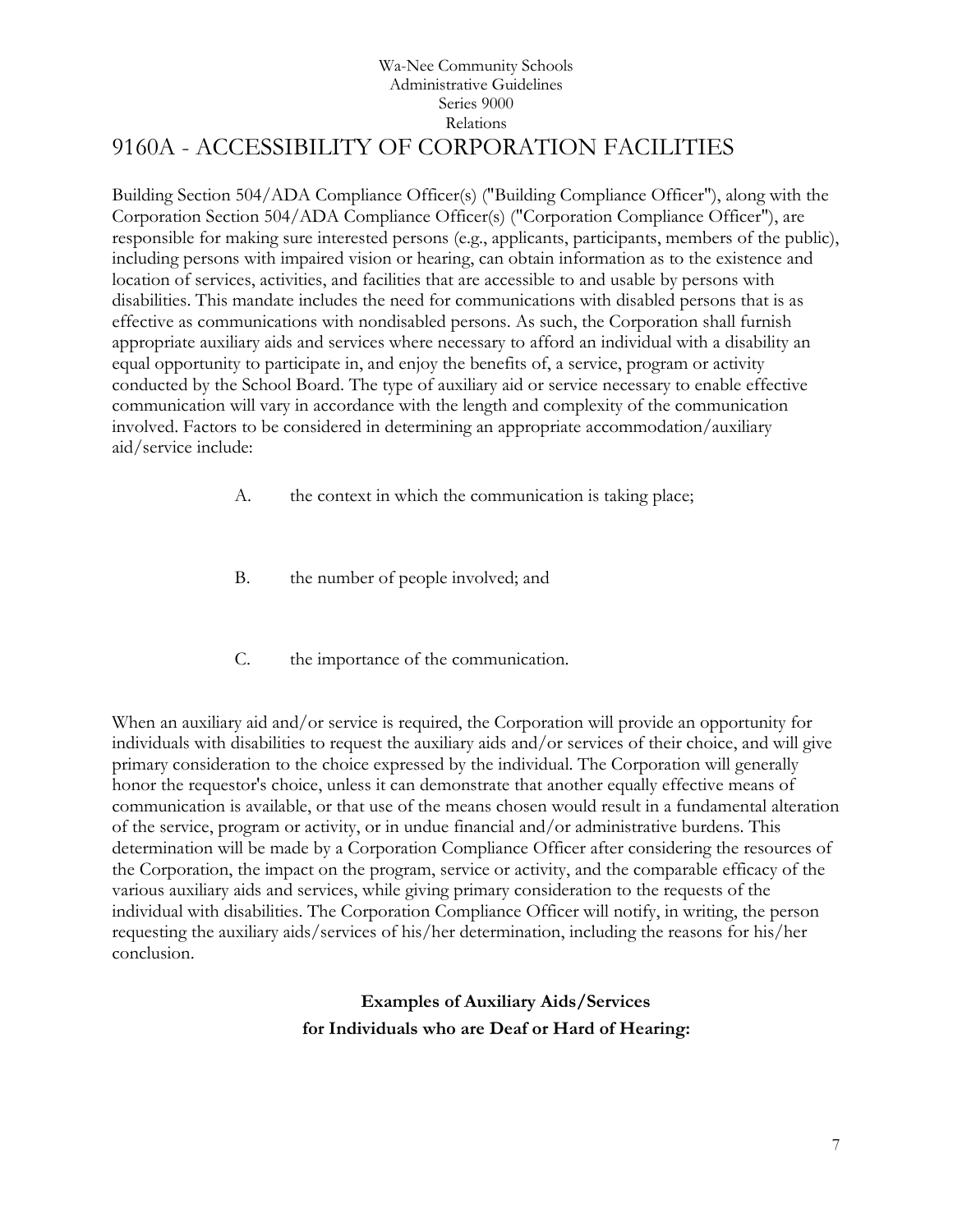Qualified interpreters – an interpreter who is able to sign to the individual who is deaf what is being said by the hearing person and who can voice to the hearing person what is being signed by the individual who is deaf; this communication must be conveyed effectively, accurately and impartially, through the use of any necessary specialized vocabulary.

| Telecommunication devices for deaf persons<br>$(TDDs)$ . | Telephones compatible with hearing<br>aids. |
|----------------------------------------------------------|---------------------------------------------|
| Computer-aided transcription services.                   | Closed caption decoders.                    |
| Written materials.                                       | Note-takers.                                |
| Telephone handset amplifiers.                            | Videotext displays.                         |
| Assistive listening systems.                             | Exchange of written notes.                  |

## **Examples of Auxiliary Aids/Services**

## **for Individuals with Vision Impairments**

| Qualified readers. | Braille materials.            |
|--------------------|-------------------------------|
| Taped texts.       | Large print materials.        |
| Audio recordings.  | Assistance in locating items. |

# **Examples of Auxiliary Aids/Services for Individuals with Speech Impairments**

| TDDs.               | Speech synthesizers.  |
|---------------------|-----------------------|
| Computer terminals. | Communication boards. |

Since the Corporation communicates by telephone with applicants and beneficiaries, TDDs or equally effective telecommunication systems will be used to communicate with individuals with impaired hearing or speech.

Administrators are responsible for verifying that interested persons, including persons with impaired vision or hearing, can obtain information as to the existence and location of accessible services, activities and facilities. Additionally, administrators are directed to verify that proper signage is present at all inaccessible entrances to their facilities, directing users to an accessible entrance or to a location at which they can obtain information about accessible facilities. The international symbol for accessibility should be used at each accessible entrance to a facility.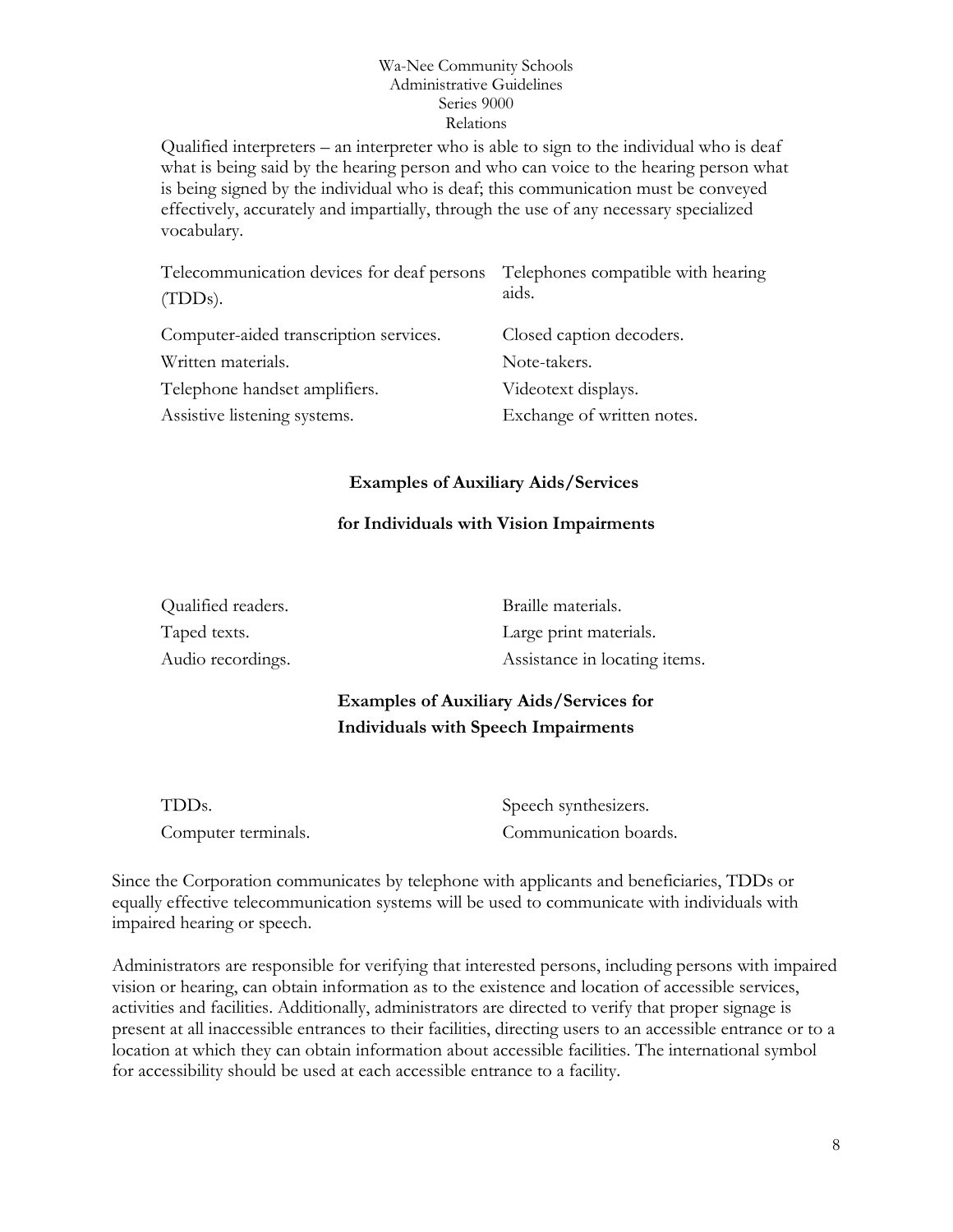The Corporation Compliance Officer shall verify that the following notice is made a part of each communication concerning a Corporation activity to which the public is invited:

> "Upon request to the Corporation Compliance Officer the Corporation shall make reasonable accommodation for a disabled person to be able to participate in this activity." (see [Form 9160A F1\)](http://www.neola.com/wanee-in/search/forms/fm9160AF1.pdf)

With regard to accessibility of facilities, the Corporation will meet its obligations through such means as redesign of equipment, reassignment of classes or other services to accessible buildings, assignment of aides to beneficiaries, alteration of existing facilities and/or construction of new facilities, or any other method that results in making its programs and activities accessible to persons with disabilities. In choosing among available methods for meeting its obligations, the Corporation will serve persons with disabilities in the most integrated setting appropriate.

Revised 7/9/12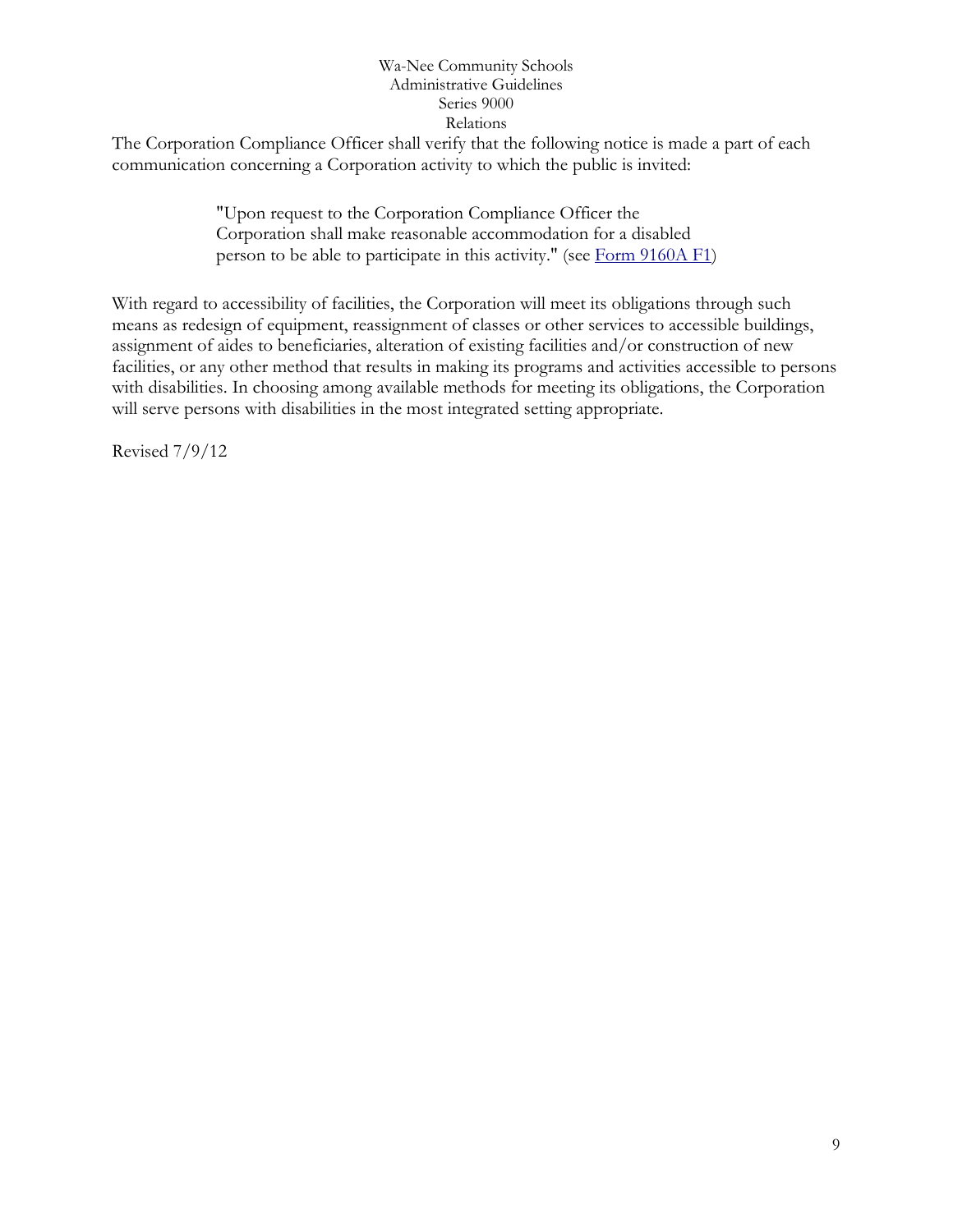# <span id="page-9-0"></span>Wa-Nee Community Schools Administrative Guidelines Series 9000 Relations 9160C - SECTION 504/ADA – COMPLAINT PROCEDURES RELATED TO ACCESSIBILITY OF CORPORATION FACILITIES

If a person believes that s/he has been discriminated against on the basis of his/her disability, the person may utilize the following complaint procedures as a means of reaching, at the lowest possible administrative level, a prompt and equitable resolution of the matter.

The following person(s) is/are designated as the Corporation's Section 504/ADA Compliance Officer(s) ("Corporation's Compliance Officer(s)"):

Assistant Superintendent/Director of Curriculum

1300 North Main

(574) 773-3131 (phone number)

(574) 773-5593 (facsimile number)

Building principals shall serve as Building Section 504/ADA Compliance Officer(s) ("Building Compliance Officers").

Internal complaints must be put in writing and must identify the specific circumstances or areas of dispute that have given rise to the complaint, and offer possible solutions to the dispute. The complaint must be filed in a timely manner with either the Corporation Compliance Officer or the Building Compliance Officers. The Corporation's Compliance Officer is available to assist individuals in filing a complaint.

## **Internal Complaint Procedure**

A person who has a complaint about Corporation facilities or services may register such complaint with the Building Compliance Officer and/or Corporation Compliance Officer. Such complaints should be filed in writing within thirty (30) calendar days of the circumstances or event giving rise to the complaint. Use of the internal complaint procedure is not a prerequisite to the pursuit of other remedies, including the filing of a complaint with the U.S. Department of Education's Office for Civil Rights.

- A. The written complaint must contain the following information:
	- 1. Name(s) of person(s) filing complaint.
	- 2. Whether the person(s) represents an individual or group.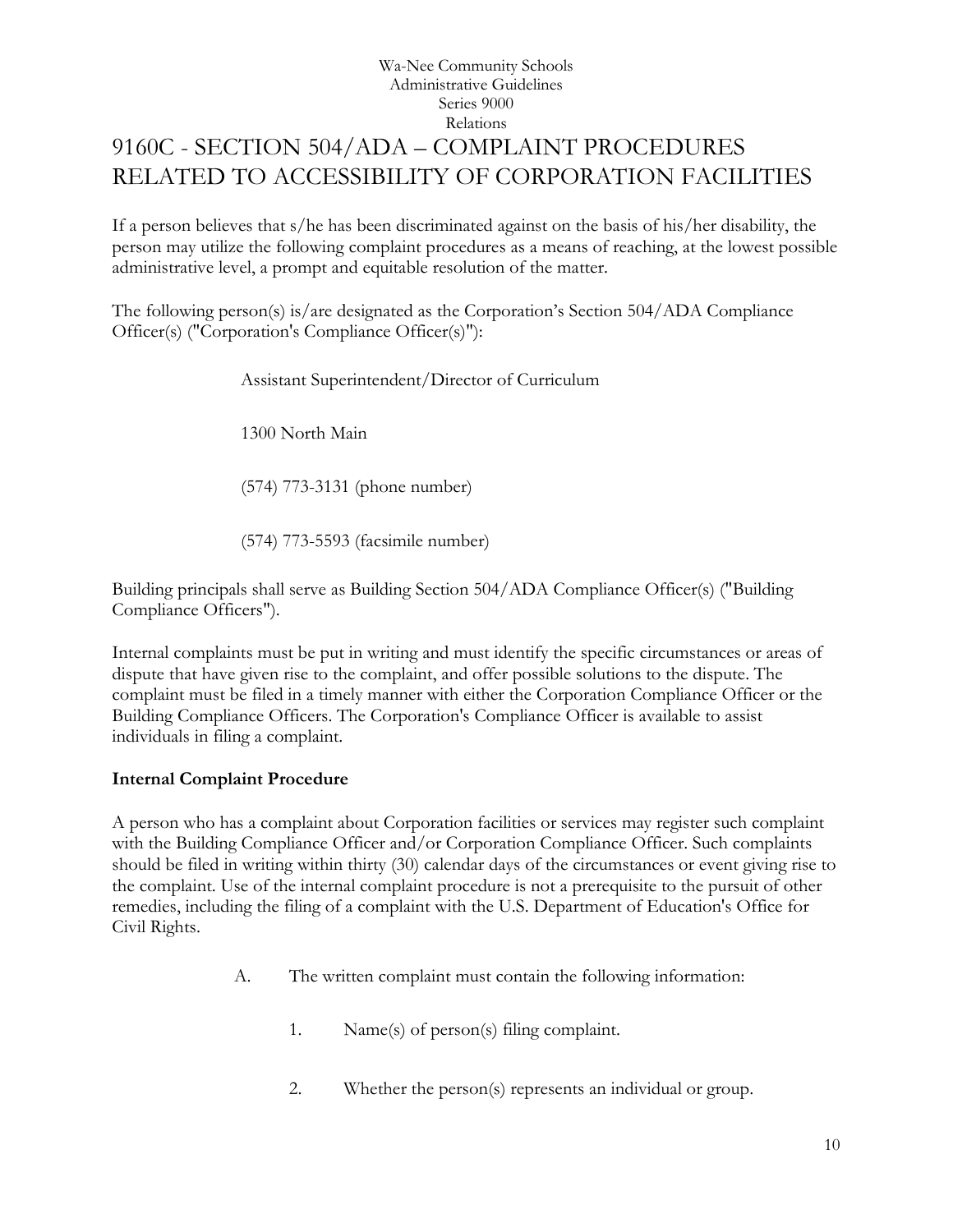- 3. Whether the person(s) making the complaint has discussed the problem with the Building Compliance Officer and/or the Corporation Compliance Officer.
- 4. A written summary of the complaint and a proposed solution.
- B. The Building Compliance Officer or the Corporation Compliance Officer will conduct an impartial investigation and will respond to the complaint within five (5) business days. This complaint procedure contemplates informal, but thorough investigations, affording all interested persons and their representatives, if any, an opportunity to present witnesses and other evidence relevant to the complaint.
- C. If a satisfactory response is not received within five (5) business days, the person should forward a copy of the complaint to the Superintendent, who will respond within ten (10) business days.
- D. If a satisfactory response is not received within ten (10) business days, the person may forward a copy of the complaint to the School Board. The Board will consider the complaint and respond within forty (40) calendar days.

## **OCR Complaint**

At any time, if a member of the public believes that s/he has been subjected to discrimination based upon his/her disability in violation of Section 504 or the Americans with Disabilities Act, as amended ("ADA"), the individual may file a complaint with the U.S. Department of Education's Office for Civil Rights ("OCR"). The OCR can be reached at:

> U.S. Department of Education Office for Civil Rights Citigroup Center 500 W. Madison Street, Suite 1475 Chicago, IL 60661 312-730-1560 FAX: 312-730-1576 TDD: 877-521-2172 E-mail: OCR.Chicago@ed.gov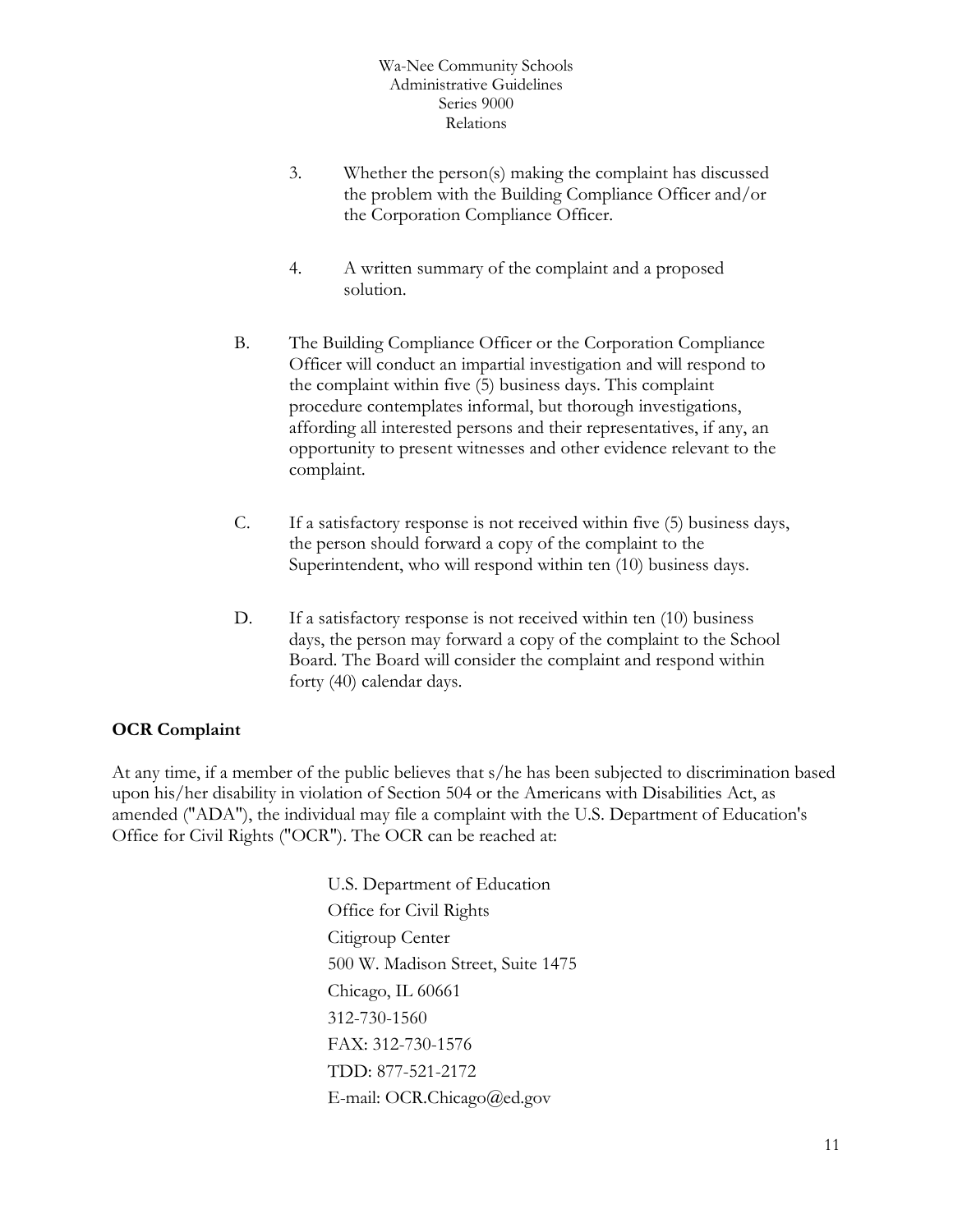Wa-Nee Community Schools Administrative Guidelines Series 9000 Relations Web: http://www.ed.gov/ocr

# **Prohibition Against Retaliation**

The Board will not discriminate against, coerce, intimidate, threaten or interfere with any individual because the person opposed any act or practice made unlawful by Section 504 or the ADA, or because that individual made a charge, testified, assisted or participated in any manner in an investigation, proceeding, or hearing under Section 504 or the ADA, or because that individual exercised, enjoyed, aided or encouraged any other person in the exercise or enjoyment of any right granted or protected by Section 504 or the ADA.

Approved 7/9/12

**© Neola 2011**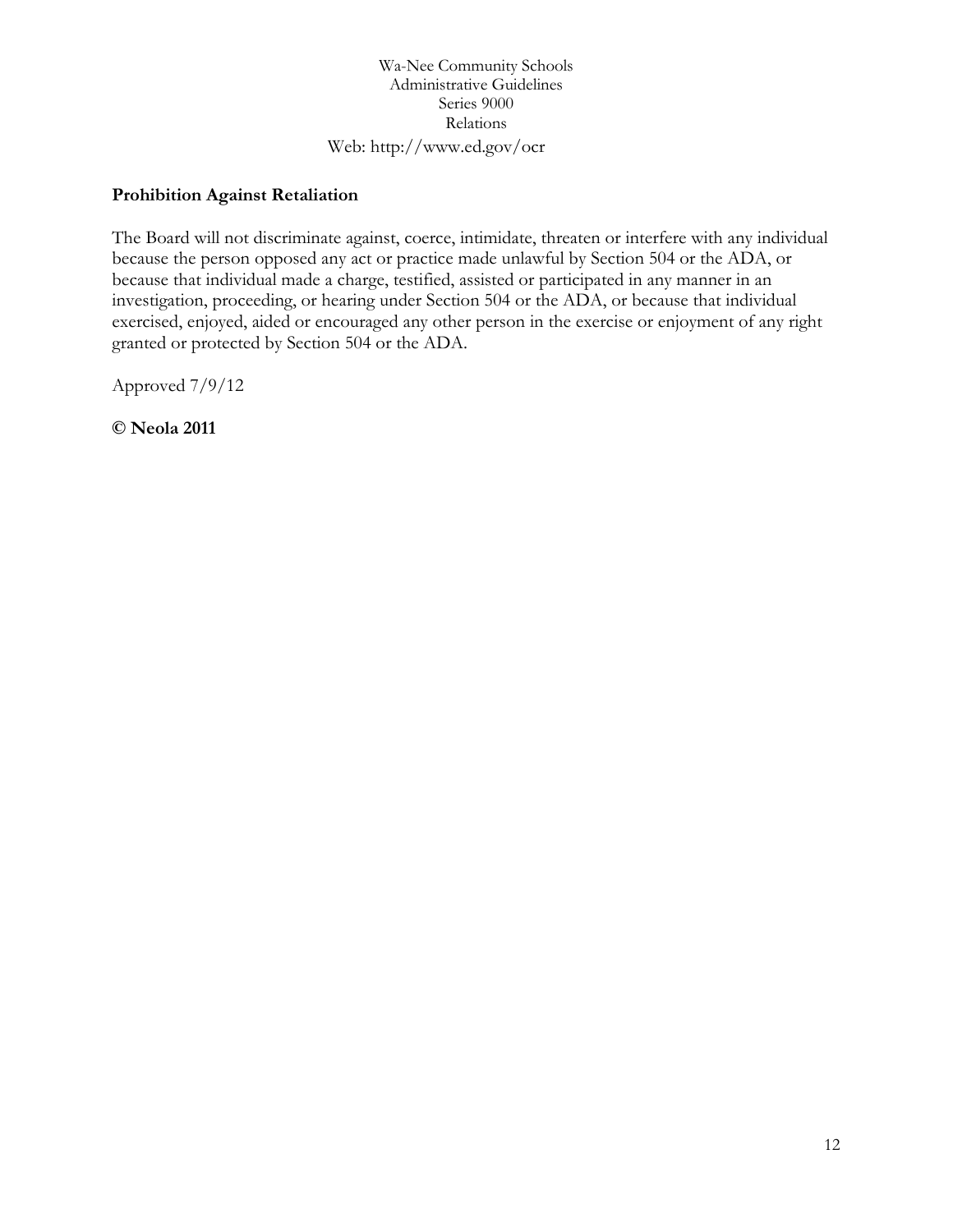# Wa-Nee Community Schools Administrative Guidelines Series 9000 Relations [9211](http://www.neola.com/wanee-in/search/policies/po9211.htm) - CORPORATION-SUPPORT ORGANIZATIONS

<span id="page-12-0"></span>In accordance with Board policy, all Corporation-support organizations, including parent associations, booster clubs, and the like, are to abide by the following guidelines.

- A. Bylaws of the organization clearly state:
	- 1. the purpose of the organization which must be to benefit the students of the Corporation;
	- 2. the name of the organization;
	- 3. the procedure for the election of officers and the length of terms;
	- 4. provisions for student and staff involvement which are to include that a Corporation administrator or faculty member is included on the organization's advisory board and that any student or staff involvement in the conduct of the organization's activities is subject to the approval of the Superintendent.
- B. Each organization will, by no later than June 1 of each year, submit its plan for any and all fund-raising activities to include the following:
	- 1. the purpose of each fund-raising activity;
	- 2. the fund-raising procedure;
	- 3. the bookkeeping procedure that will be used;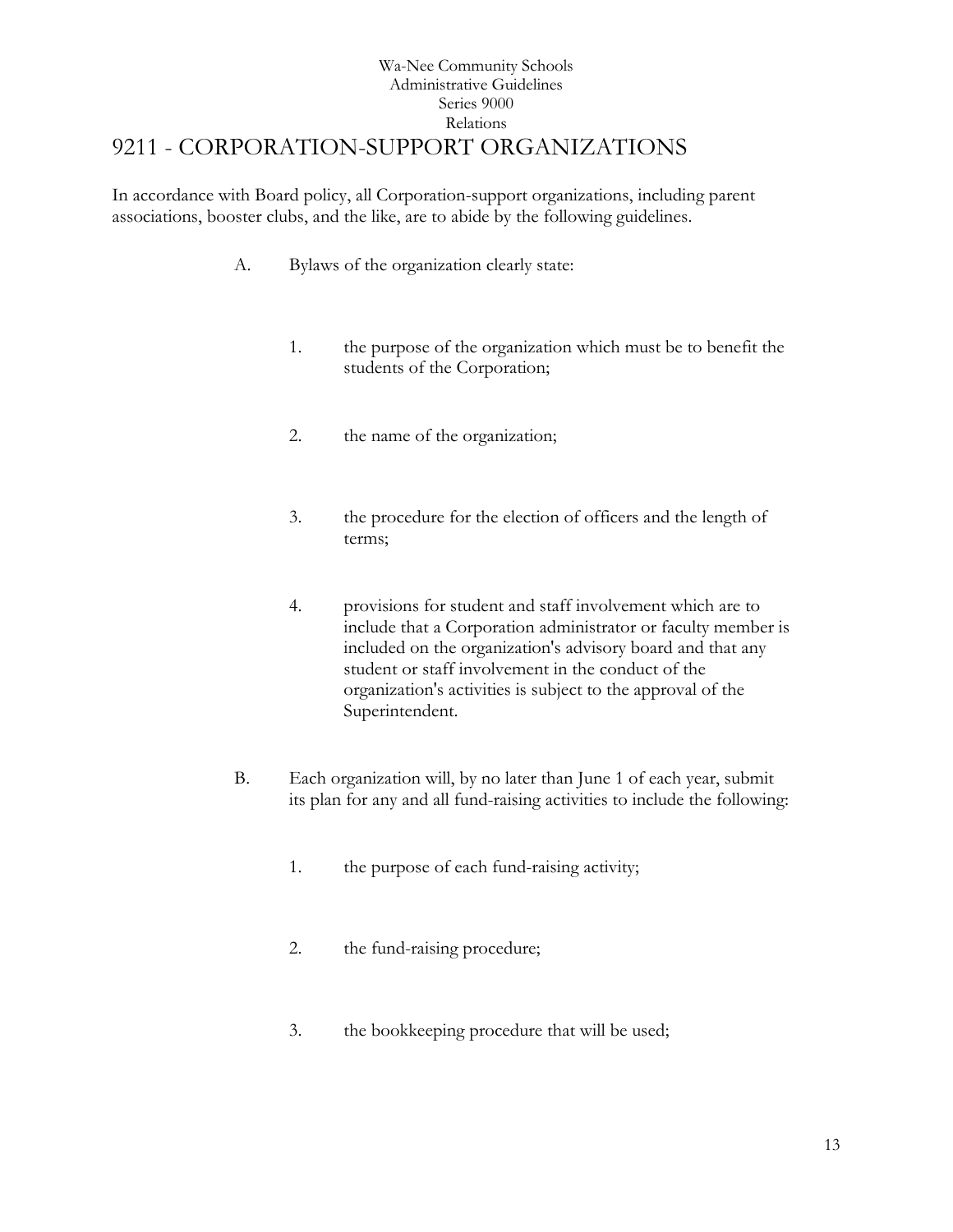- 4. designation of a fiscal officer for the organization who will be responsible for the accounting of funds;
- 5. an assurance that none of the proceeds from a fund-raiser are commingled with a student activity account;
- 6. an agreement that none of the activities involve the use of public funds;
- 7. a guarantee that funds will be used in ways that are consistent with the purpose of the organization and that at least ninetyfive percent (95%) of all collected funds will be spent on student activities connected with the Corporation;
- 8. agreement that any purchases made by the organization are not represented as Corporation expenditures and do not use identification numbers of the Corporation such as tax I.D. numbers, purchase order numbers, sales tax exemption forms, and the like;
- 9. an assurance that for any fund-raisers which involve the sale to students of food items and/or beverages to be consumed on campus, the food and/or beverages items to be sold comply with the current USDA Dietary Guidelines for Americans. Further, if approved, an assurance that fundraisers which involve the sale to students of food items or beverages to be consumed on campus are conducted only from thirty (30) minutes following the close of the last lunch period until thirty (30) minutes after the end of the school day.
- C. Each organization agrees that any donations made to the Corporation shall be done in accordance with Board Policy **[7230](http://www.neola.com/wanee-in/search/policies/po7230.htm)** and the accompanying guidelines.
- D. Each organization agrees to abide by the policies and guidelines established for use of Corporation facilities and grounds.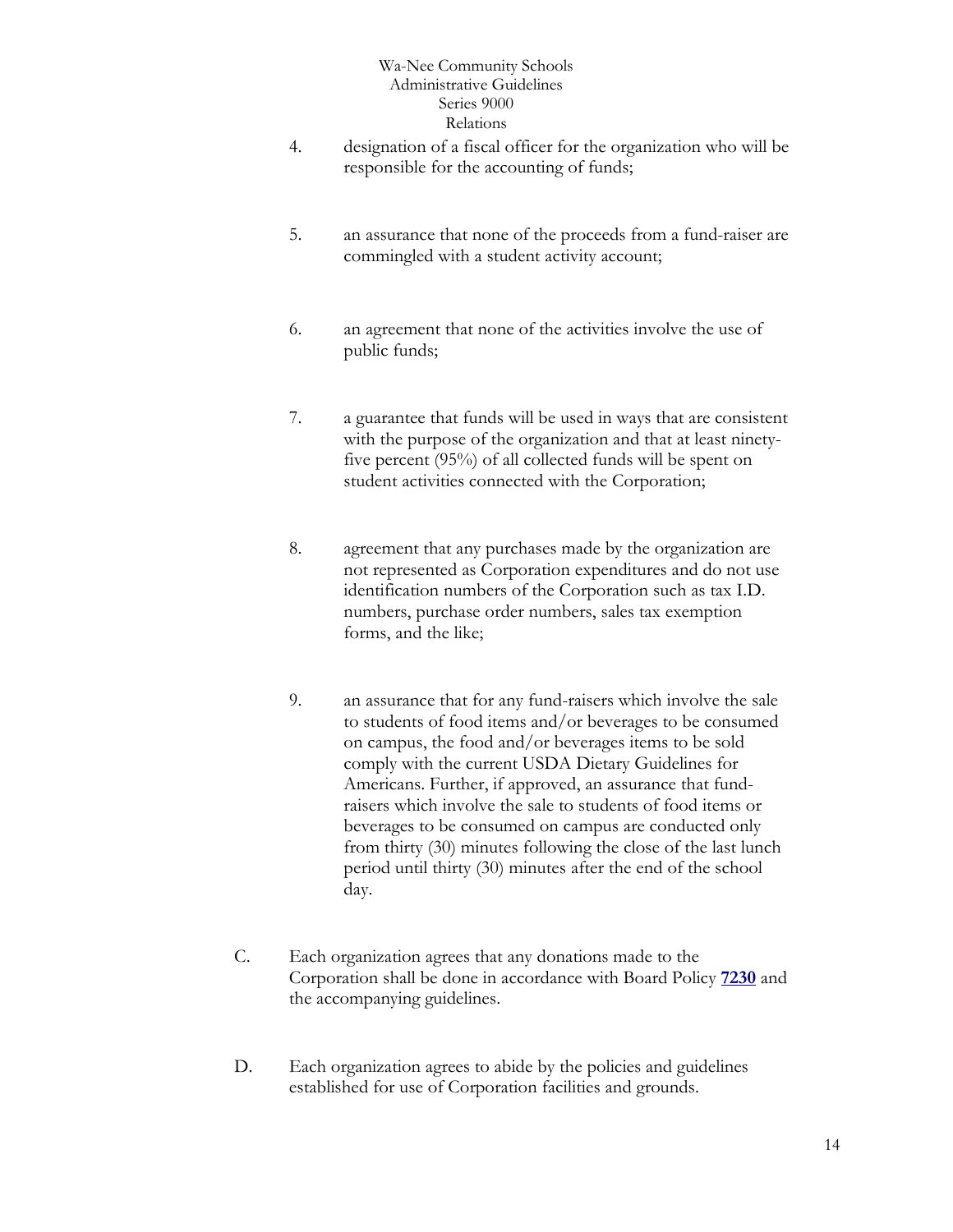# Wa-Nee Community Schools Administrative Guidelines Series 9000 Relations [9270](http://www.neola.com/wanee-in/search/policies/po9270.htm) - PROCEDURE FOR EDUCATING A CHILD AT HOME

<span id="page-14-0"></span>The Superintendent has established the following guidelines applicable to students enrolled in a nonaccredited school or home school who have legal settlement in the Corporation.

# **Participation in School**

A student enrolled in a non-accredited school or home school who has legal settlement in the Corporation may enroll in one or more classes in the Corporation and may participate in cocurricular and extra-curricular activities provided the student is taking one or more classes in the Corporation and meets the eligibility requirements for the co-curricular or extra-curricular activity.

## **Assessment**

The Corporation strongly recommends that the parents maintain a record of the educational program in a home school or non-accredited school, including assessment of their child's academic progress, as this information will be useful to a school corporation should the parents decide to reenroll their child in a public school on a full-time basis. Such an assessment could include:

- A. resources and books used in the course;
- B. courses of study completed;
- C. the number of hours devoted to each course of study;
- D. a portfolio of work done;
- E. examples of tests and test scores;
- F. standardized test scores demonstrating the student's ability/achievement.

## **Re-Enrollment in School**

If a parent/guardian wishes to have his/her child return to a Corporation school on a full-time basis, the parent/guardian must follow normal enrollment procedures described in AG **[5463](http://www.neola.com/wanee-in/search/ag/ag5463.htm)** - Admission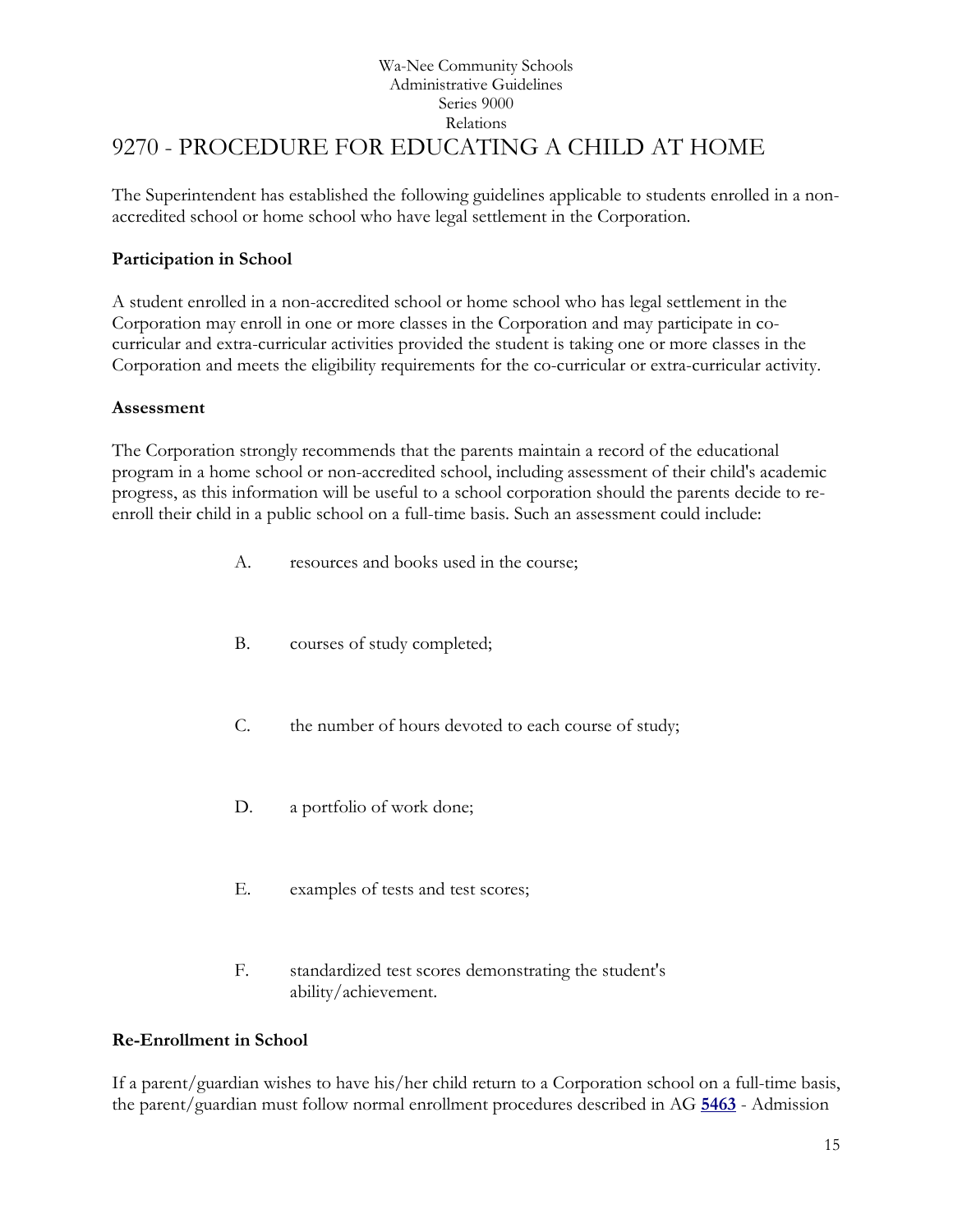of Students from Nonaccredited Schools. Also, placement in grades 1 through 8 and the awarding of credits in grades 9 through 12 will be governed by Policy **[5463](http://www.neola.com/wanee-in/search/policies/po5463.htm)** - Credits and Placement from Nonaccredited Schools.

A parent/guardian is encouraged to present their student in advance of the proposed enrollment date in order for the placement process to be properly applied and avoid the necessity of a temporary placement.

Revised 1/05 Revised 11/12/10 Revised 11/28/16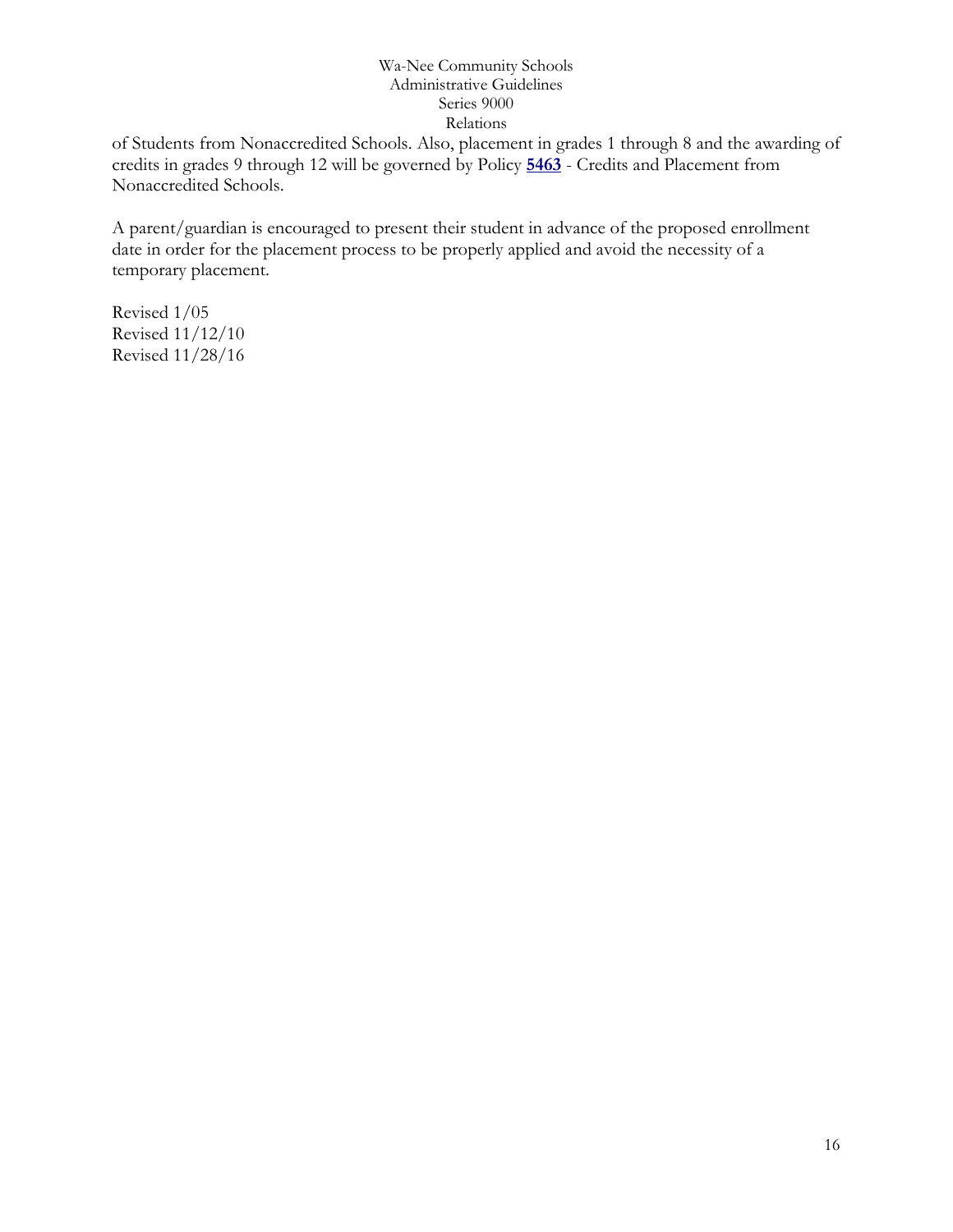# Wa-Nee Community Schools Administrative Guidelines Series 9000 Relations [9700](http://www.neola.com/wanee-in/search/policies/po9700.htm) - FUNDRAISING BY CHARITABLE ORGANIZATIONS

<span id="page-16-0"></span>Charitable organizations are defined as any benevolent, philanthropic, patriotic, not-for-profit or charitable group, association, corporation, or organization proposed to be such, which solicits and collects funds for charitable purposes.

The following criteria will be used in order to ensure equitable consideration of all requests by charitable organizations or groups to solicit funds on School Corporation premises. In this context, fundraising shall also include solicitation of clothing, foodstuffs, or other products.

- A. The purpose of the fundraising is to help alleviate an economic, health, cultural, educational, or social need in the school community area.
- B. The organization and/or the disbursement of funds are managed by residents of the Corporation.
- C. The funds are not used for religious or political purposes.
- D. The organization has a definite plan for the collection and distribution of funds.

The principal shall develop a procedure which each approved organization is to follow to solicit and collect funds within the building or on the premises. The procedure is to ensure that there is no disruption of the school program.

Each requesting organization shall complete an application form provided by the Corporation which shall include:

- A. the names and addresses of the organization and the persons involved;
- B. the dates and times of solicitation;
- C. where solicitation will take place;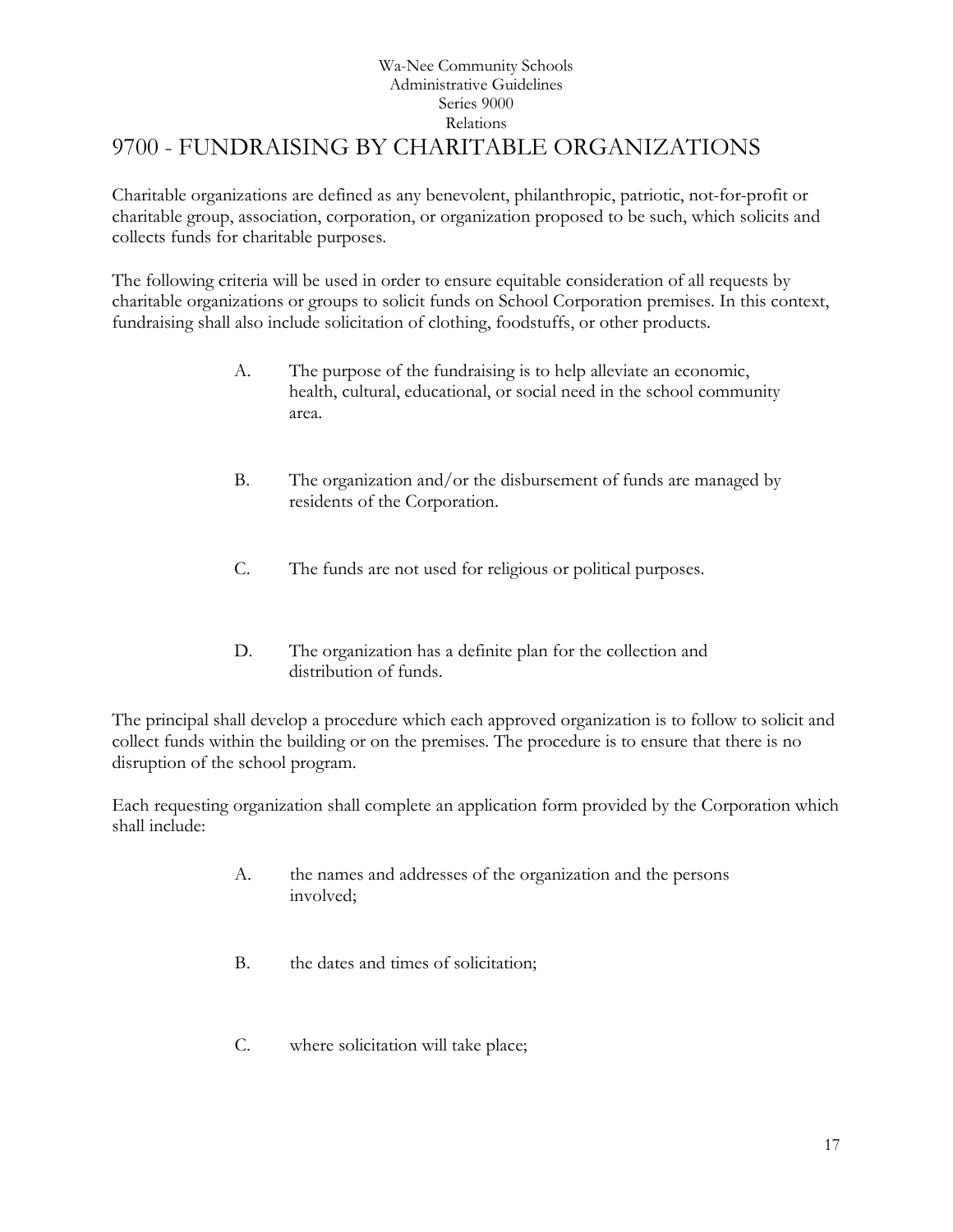- D. proof that the organization is charitable;
- E. proof of compliance with the percentage limitation for administrative and solicitation expenses.

These guidelines shall apply to all fundraising activities other than approved student fundraising activities and those approved for Corporation-related organizations.

All crowdfunding activities are subject to Policy **[6605](http://www.neola.com/wanee-in/search/policies/po6605.htm)** and any administrative guidelines adopted by the Superintendent to implement Policy **[6605](http://www.neola.com/wanee-in/search/policies/po6605.htm)**.

Revised 5/8/17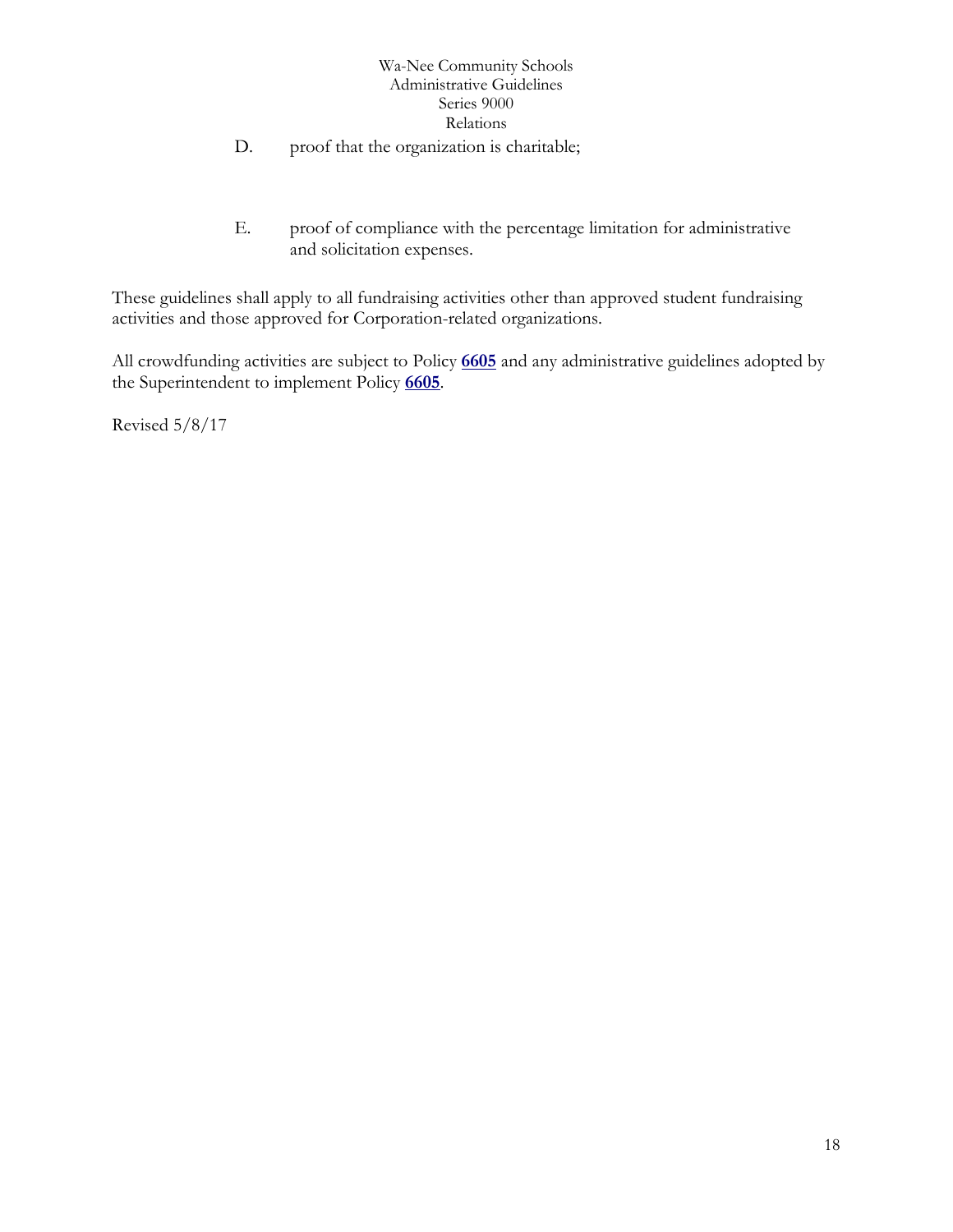## Wa-Nee Community Schools Administrative Guidelines Series 9000 Relations 9700A - DISTRIBUTION OF MATERIALS TO STUDENTS

## <span id="page-18-0"></span>**Procedures**

Any person or organization wishing to distribute material on school property must first submit for approval a copy of the material to the principal twenty (20) days in advance of desired distribution, together with the following information:

- A. name of the person or organization
- B. date(s) and time(s) of day of intended distribution
- C. location where material will be distributed
- D. the grade(s) of students to whom the distribution is intended
- E. manner is which the material will be distributed

The principal may either approve the distribution of the material or deny it by indicating how it violates Policy **[5722](http://www.neola.com/wanee-in/search/policies/po5722.htm)**, Policy 8800, and Policy **[9700](http://www.neola.com/wanee-in/search/policies/po9700.htm)**, any of the criteria listed below, or a restriction regarding time, place, and manner. If permission to distribute the material is denied, the person or organization shall have the opportunity to make necessary revisions and/or deletions and resubmit to the Superintendent for approval.

## **Criteria**

The distribution may be authorized if the material is:

- A. related to a current course of study offered by the school;
- B. ties in with a Corporation-sponsored activity and will be distributed only to students participating in that activity;
- C. unrelated to a Corporation activity but is related to an activity for students that is conducted by an approved outside organization and is to be distributed only to students who are participating in that activity;
- D. unrelated to any type of student activity but presents information that will be beneficial to the students receiving the material and distribution by other means is either not possible or is not feasible.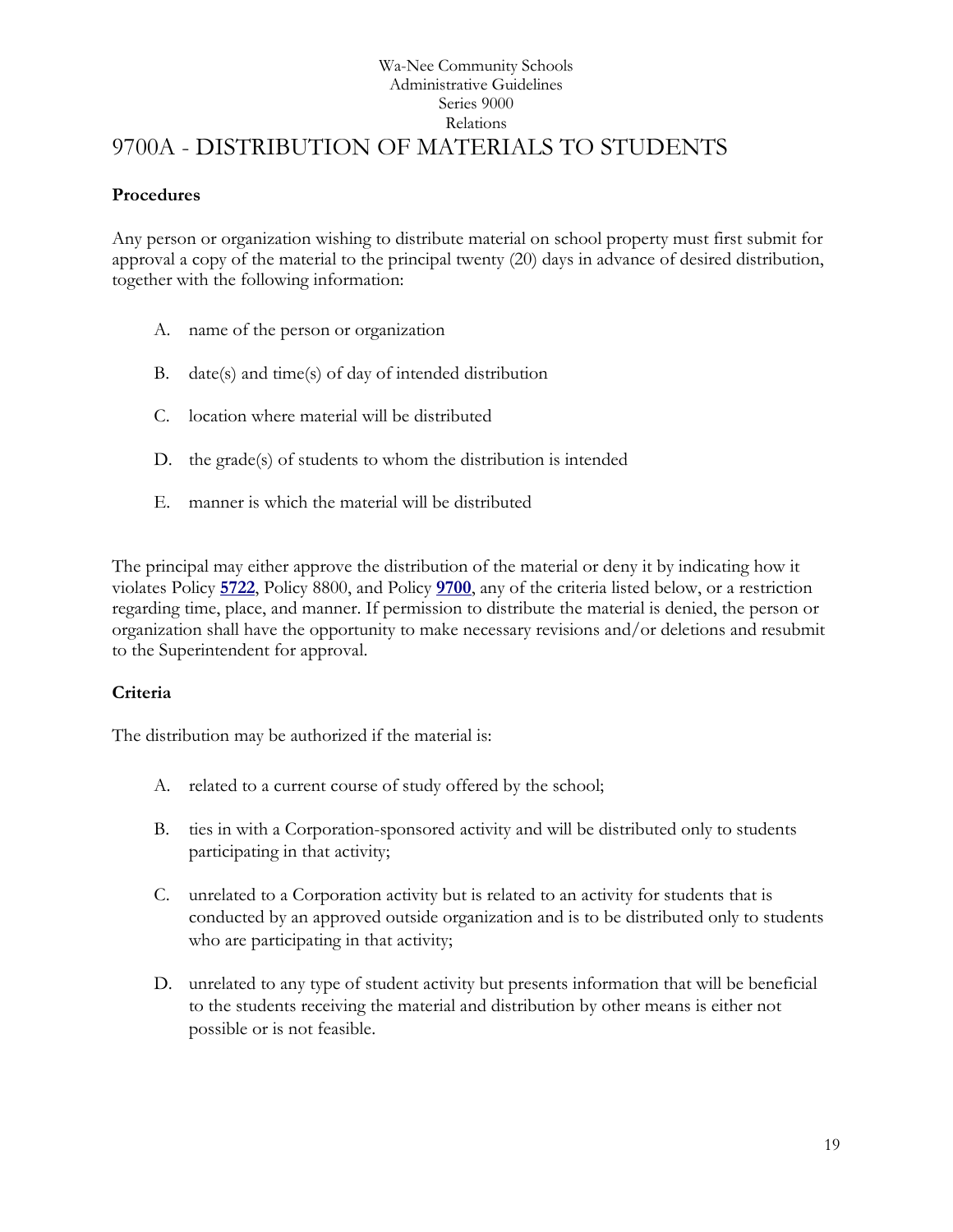Permission to distribute or display material does not imply agreement of its contents by either the administration of the school, the Superintendent, or the Board.

# **Time, Place, and Manner of Distribution**

The distribution of written material shall be limited to a reasonable time, place, and manner as determined by the principal who shall ensure that:

- A. no material is distributed or displayed during a time or at a place of a school activity if it is likely to cause a substantial disruption of that activity or of other activities;
- B. no material is distributed or displayed if it blocks the safe flow of traffic within corridors and entrance ways of the school.